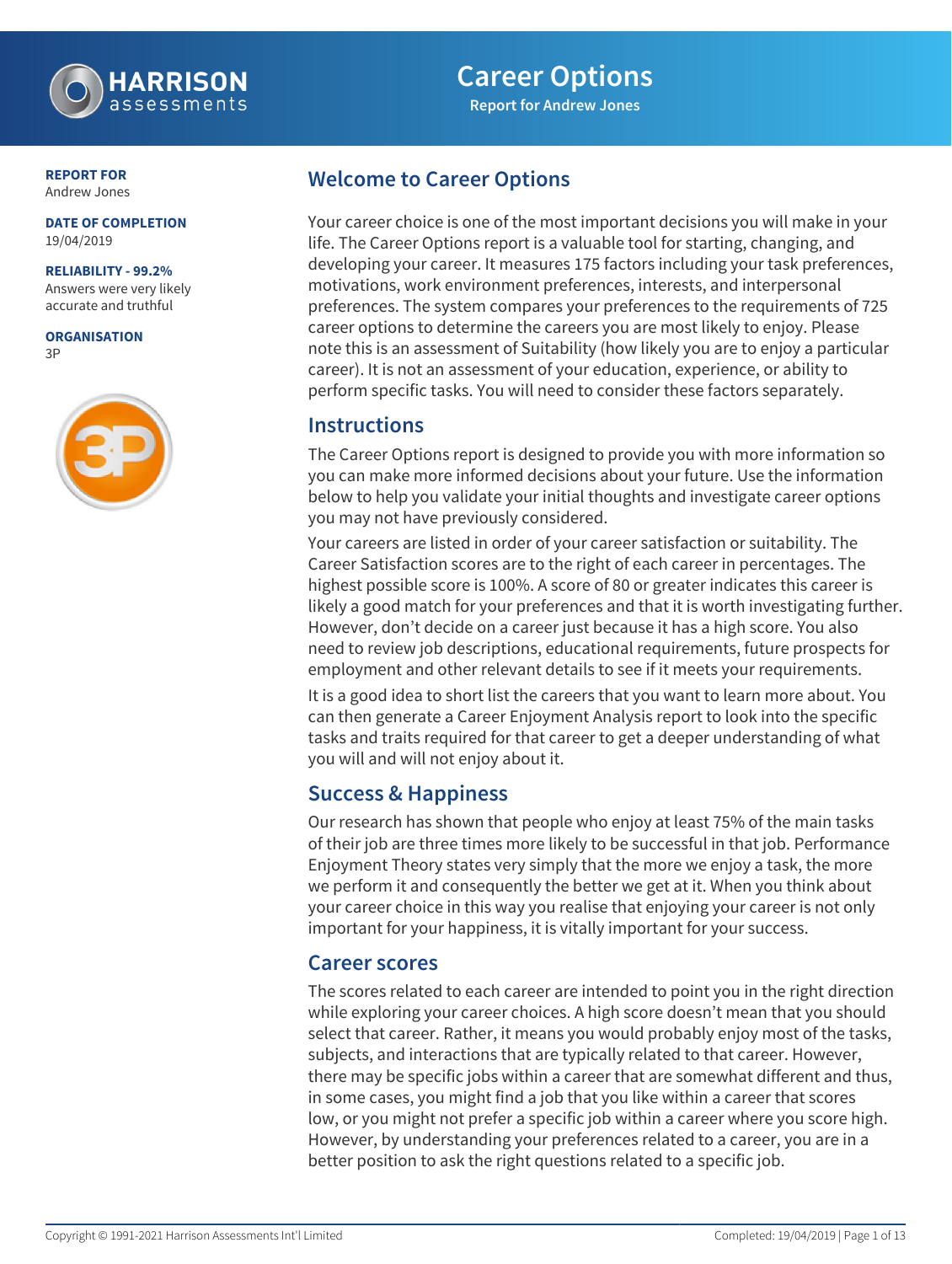

### **Next steps**

Career suitability is a good starting place to explore your career but you also need to consider other factors such as educational requirements, likelihood of being selected, career development opportunities, and pay scales.

Get as much information about your short-listed careers as possible. You can speak with a Career Counsellor or School Guidance Counsellor in addition to looking up the career and reading about it on the internet. If you know someone who works in that career, call them and ask if they wouldn't mind discussing it with you. Most people will be more than happy to help you. You could also contract a related professional organisation or call employers who have advertised job openings for this career.

Remember only you know what truly appeals to you. The Career Navigator can provide valuable insight and information, but as always the final decision is yours. Good luck!

## **Further Information**

For further information about careers and training in the UK, each country in the UK runs its own career services and provides a website and helpline for career advice and guidance, as well as information on funding options and apprenticeships. Also ask your school or college what help they can provide. The Guardian provides a helpful jobs and careers advice website at www.careers.theguardian.com/ .

England

www.nationalcareersservice.direct.gov.uk

www.apprenticeships.gov.uk

Scotland

www.myworldofwork.co.uk

www.apprenticeshipsinscotland.com

Wales

www.careerswales.com and provides information on apprenticeship vacancies

Northern Ireland

www.nidirect.gov.uk/careers-service has all the careers information and vacancies in a single website

www.nidirect.gov.uk/index/information-and-services/ education-andlearning/14-19/starterskills-16-18/apprenticeships.htm

If you are thinking about going to university, then the "Which? University Guide" will give you an idea of what each university can offer, how they score in the annual National Student Survey, average starting salaries and the percentage who get jobs after graduation - www.university.which.co.uk or www.bestcourse4me.com.

UCAS - www.ucas.com - handles the applications process for all higher education courses in universities and colleges across the UK. For other courses in colleges, you will need to contact the college.

This is Money provides information www.thisismoney.co.uk on average salaries across 350 trades and professions.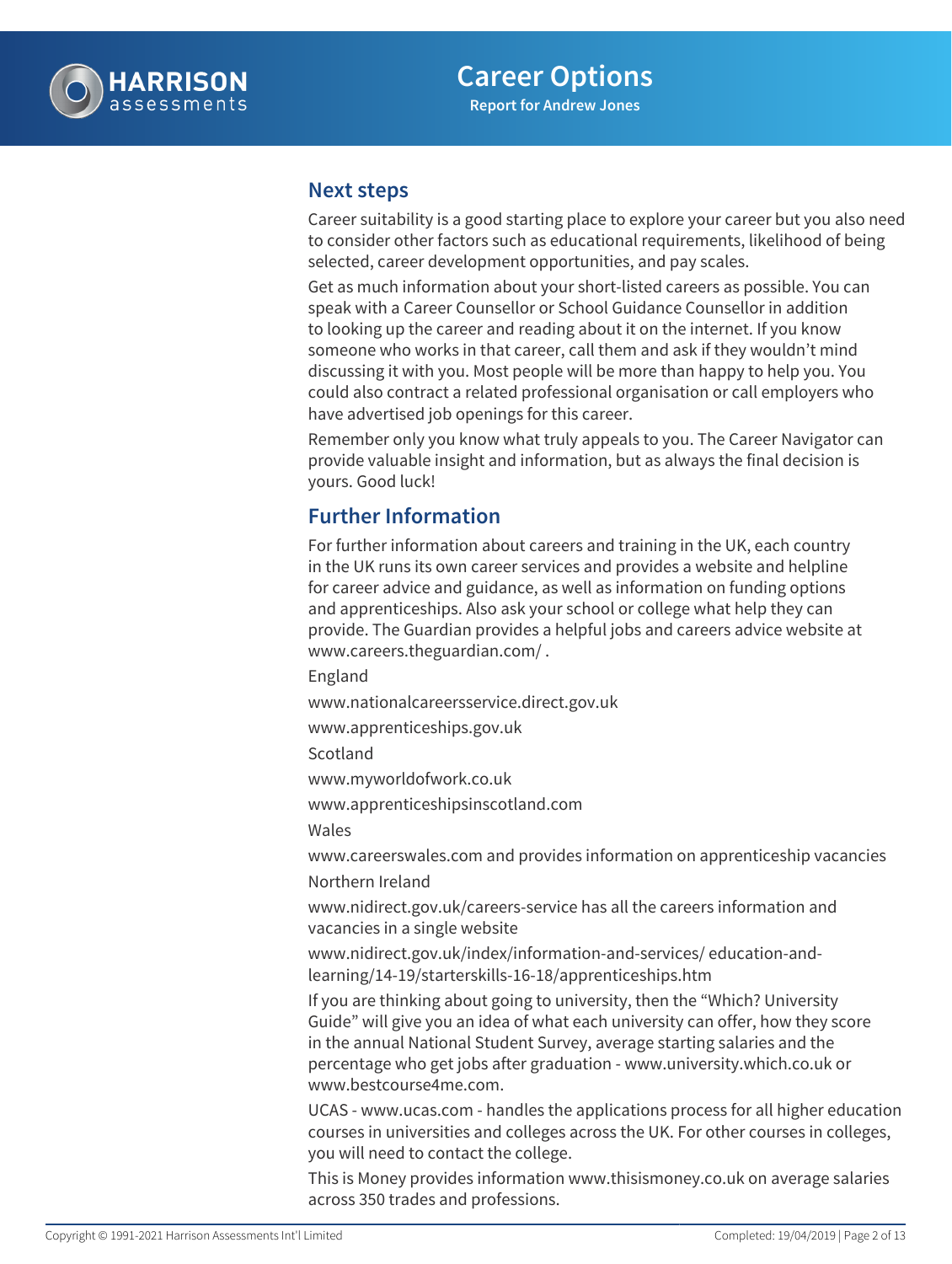

If you are looking for a job, then there are many JobBoards. - try also looking for niche JobBoards. Glassdoor - www.glassdoor.co.uk (employee ratings), The Sunday Times Best 100 Companies - www.thesundaytimes.co.uk, and Great Place to Work - www.greatplacetowork.co.uk provide information on many employers.

Disclaimer: This report is based on more than 20 years of research and applied application in more than 60 countries. Although the algorithms that derive the information have proven to be accurate, every statement is not necessarily correct. Harrison Assessments Int'l, and its associated companies do NOT accept any liability of any kind including negligence related to the accuracy or the use of this information.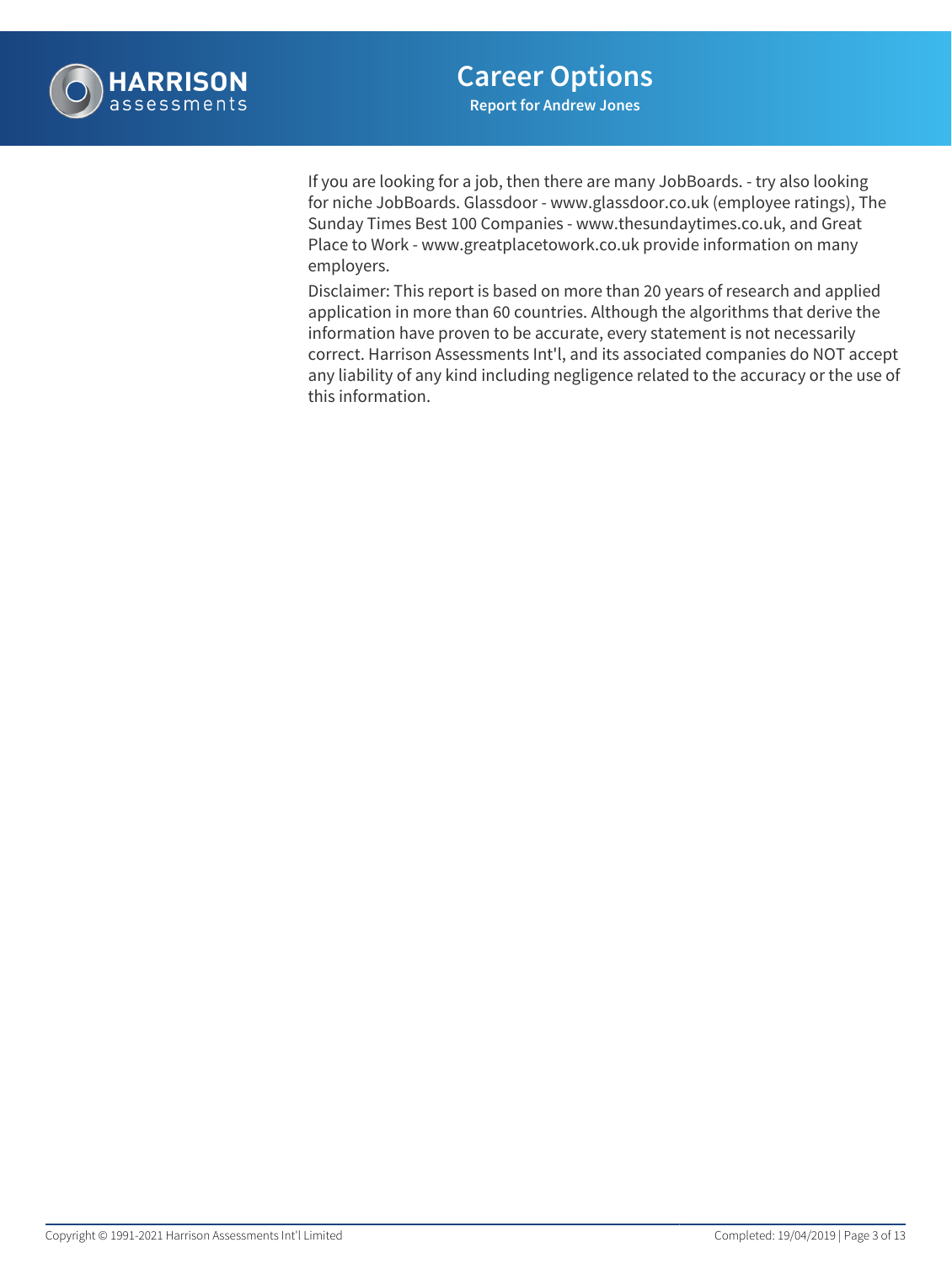

## **Displays careers that could require a Doctorate degree or equivalent**

| Careers which have a very high enjoyment percentage and suitability                                                                                                                                                                                                                                                                                                                                                                                                                                                                                                           |                                  |
|-------------------------------------------------------------------------------------------------------------------------------------------------------------------------------------------------------------------------------------------------------------------------------------------------------------------------------------------------------------------------------------------------------------------------------------------------------------------------------------------------------------------------------------------------------------------------------|----------------------------------|
| <b>Career Name</b>                                                                                                                                                                                                                                                                                                                                                                                                                                                                                                                                                            | <b>Career Satisfaction Level</b> |
| Clinical Psychologist: Identify psychological, emotional or behavioral issues and diagnose disorders,<br>using information obtained from interviews, tests, records and reference materials. Develop and<br>implement individual treatment plans, specifying type, frequency, intensity and duration of therapy.<br>Interact with clients to assist them in gaining insight, defining goals and planning action to achieve<br>effective personal, social, educational and vocational development and adjustment. Write reports on<br>clients and maintain required paperwork. | 91.5%                            |

| <b>Careers which have a high enjoyment percentage and suitability</b>                                                                                                                                                                                                                                                                                                                                                                                                                                                                                               |                                  |
|---------------------------------------------------------------------------------------------------------------------------------------------------------------------------------------------------------------------------------------------------------------------------------------------------------------------------------------------------------------------------------------------------------------------------------------------------------------------------------------------------------------------------------------------------------------------|----------------------------------|
| <b>Career Name</b>                                                                                                                                                                                                                                                                                                                                                                                                                                                                                                                                                  | <b>Career Satisfaction Level</b> |
| <b>Counselling Psychologist:</b> Analyse data such as interview notes, test results, and reference manuals to<br>identify symptoms and to diagnose the nature of clients' problems. Provide individual or group counselling<br>services to assist individuals in achieving more effective personal, social, educational and vocational<br>development and adjustment. Evaluate the results of counselling methods to determine the reliability and<br>validity of treatments. Develop therapeutic treatment plans based on clients' interests, abilities and needs. | 88.5%                            |
| Family and Couples Counsellor: Ask questions that will help clients identify their feelings and understand<br>their behaviours and interactions. Counsel clients on concerns, such as unsatisfactory relationships,<br>divorce and separation, as well as the implications for children of the relationship. Encourage couples to<br>develop and use skills and strategies for confronting their problems in a constructive manner. Maintain<br>case files that include activities, progress notes, evaluations and recommendations.                                | 83.5%                            |

### **Careers which have a reasonable enjoyment percentage and suitability Career Name Career Satisfaction Level Organisational Pyschologist**: Develop personnel policies, instruments and programmes for the selection, placement, training, development, and evaluation of employees. Conduct organisational analysis and programs for organisational development. Conduct research studies on leadership, supervision, morale, motivation and worker productivity. Develop interview techniques, rating scales and psychological tests to assess skills, abilities and interests as aids in selection, placement and promotion. Advise management in strategic changes to personnel, managerial and marketing policies, and practises to improve organisational effectiveness and efficiency. 77.3%

## **Displays careers that could require a Masters Degree (PG) or equivalent**

| Careers which have a very high enjoyment percentage and suitability                                                                                                                                                                                                                                                                                                                                                                                                                                       |                                  |
|-----------------------------------------------------------------------------------------------------------------------------------------------------------------------------------------------------------------------------------------------------------------------------------------------------------------------------------------------------------------------------------------------------------------------------------------------------------------------------------------------------------|----------------------------------|
| <b>Career Name</b>                                                                                                                                                                                                                                                                                                                                                                                                                                                                                        | <b>Career Satisfaction Level</b> |
| <b>Careers Adviser:</b> Advise youth to assist them in developing their educational and vocational objectives,<br>as well as helping them understand and overcome personal and social problems. Collect and evaluate<br>information about youths' abilities, interests and personality characteristics, using records, tests and<br>interviews. Compile and study occupational, educational and economic information to assist youth in<br>making and carrying out vocational and educational objectives. | 95.0%                            |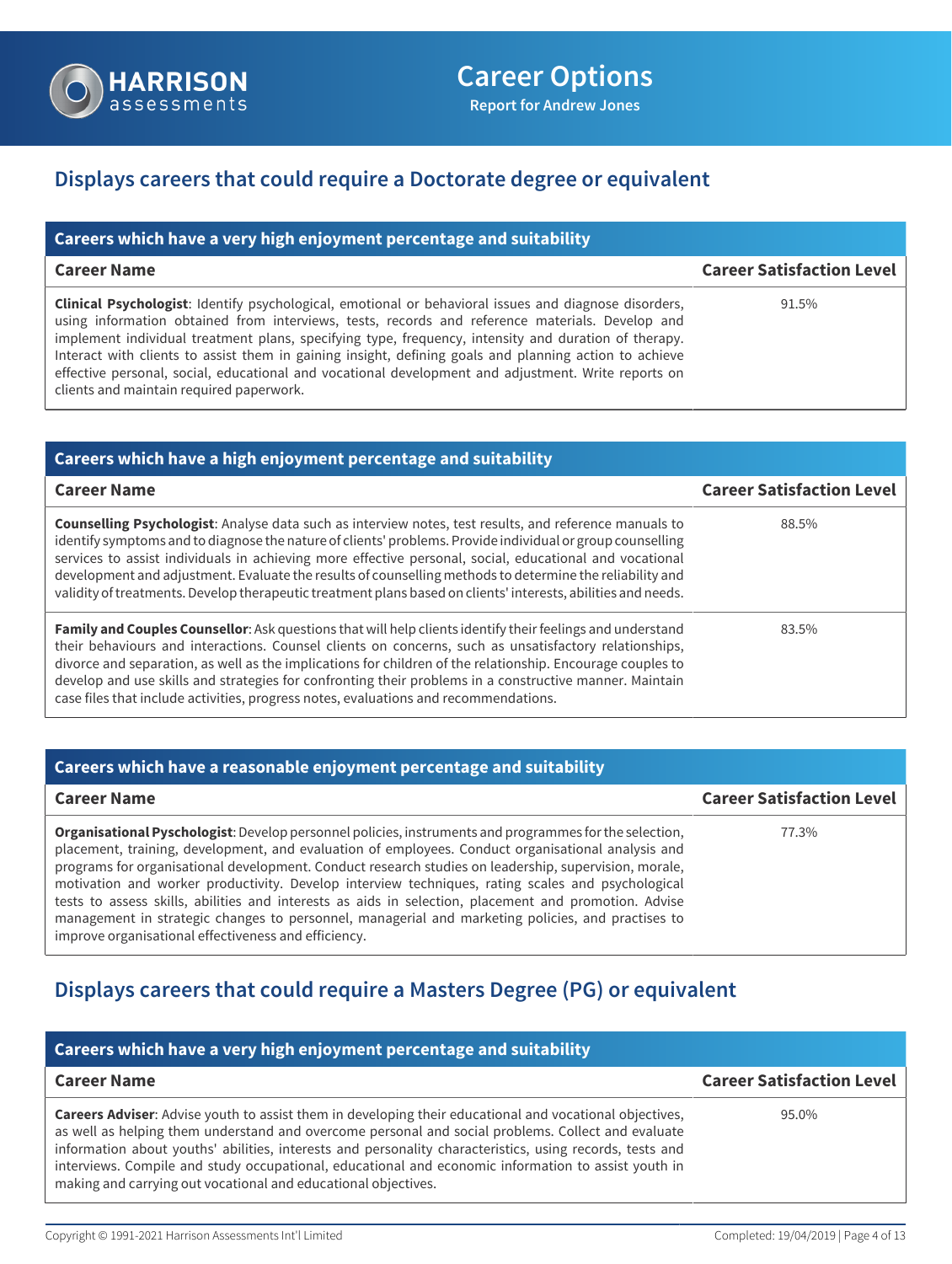

# **Career Options**

**Report for Andrew Jones**

## **Careers which have a very high enjoyment percentage and suitability**

**Career Name Career Satisfaction Level**

| Careers which have a high enjoyment percentage and suitability                                                                                                                                                                                                                                                                                                                                                                                                                                                                                                                                                                                                                  |                                  |
|---------------------------------------------------------------------------------------------------------------------------------------------------------------------------------------------------------------------------------------------------------------------------------------------------------------------------------------------------------------------------------------------------------------------------------------------------------------------------------------------------------------------------------------------------------------------------------------------------------------------------------------------------------------------------------|----------------------------------|
| <b>Career Name</b>                                                                                                                                                                                                                                                                                                                                                                                                                                                                                                                                                                                                                                                              | <b>Career Satisfaction Level</b> |
| Social Worker: Counsel and aid individuals and families with problems relating to personal and family<br>adjustments, finances, employment, food, clothing, housing or other human needs and conditions.<br>Interview individuals to assess social and emotional capabilities, physical and mental impairments, and<br>financial needs. Lead group counselling sessions to provide support in such areas as grief, stress or<br>chemical dependency. Serve as liaison between student, home, school, family service agencies, child<br>guidance clinics, courts, protective services, doctors and clergy members. Maintain case history records<br>and prepares reports.        | 88.7%                            |
| Counselling Psychologist: Analyse data such as interview notes, test results, and reference manuals to<br>identify symptoms and to diagnose the nature of clients' problems. Provide individual or group counselling<br>services to assist individuals in achieving more effective personal, social, educational and vocational<br>development and adjustment. Evaluate the results of counselling methods to determine the reliability and<br>validity of treatments. Develop therapeutic treatment plans based on clients' interests, abilities and needs.                                                                                                                    | 88.5%                            |
| Vocational Rehabilitation Specialist: Develop proposals for rehabilitation programs to provide needed<br>services, utilizing knowledge of program funding sources and government regulations. Consult with<br>community groups and personnel from rehabilitation agencies to identify need for new or modified<br>vocational rehabilitation programs. Collect and analyze data to define and resolve rehabilitation<br>problems, utilizing knowledge of vocational rehabilitation theory and practice. Monitor program<br>operations and recommend additional measures to ensure programs meet defined needs. Plan and<br>provide training for vocational rehabilitation staff. | 86.2%                            |
| Family and Couples Counsellor: Ask questions that will help clients identify their feelings and understand<br>their behaviours and interactions. Counsel clients on concerns, such as unsatisfactory relationships,<br>divorce and separation, as well as the implications for children of the relationship. Encourage couples to<br>develop and use skills and strategies for confronting their problems in a constructive manner. Maintain<br>case files that include activities, progress notes, evaluations and recommendations.                                                                                                                                            | 83.5%                            |
| Producer: Plan and coordinate various aspects of radio, television, stage or motion picture production,<br>such as selecting script, coordinating writing, directing and editing and arranging financing. Conduct<br>meetings with staff to discuss production progress and to ensure production objectives are attained.<br>Select and hire cast and staff members, and arbitrate personnel disputes. Establish management policies,<br>production schedules and operating budgets for production. Review film, recordings or rehearsals, to<br>ensure conformance to production and broadcast standards.                                                                      | 81.9%                            |
| Film/Television Director: Interpret scripts, conduct rehearsals and direct the activities of cast and<br>technical crew for stage, motion pictures, television or radio programmes. Supervise and coordinate the<br>work of camera, lighting, design and sound crew members. Plan details such as framing, composition,<br>camera movement, sound and actor movement for each shot or scene. Confer with technical directors,<br>managers, crew members and writers, to discuss details of production, such as photography, script, music,<br>sets and costumes.                                                                                                                | 80.5%                            |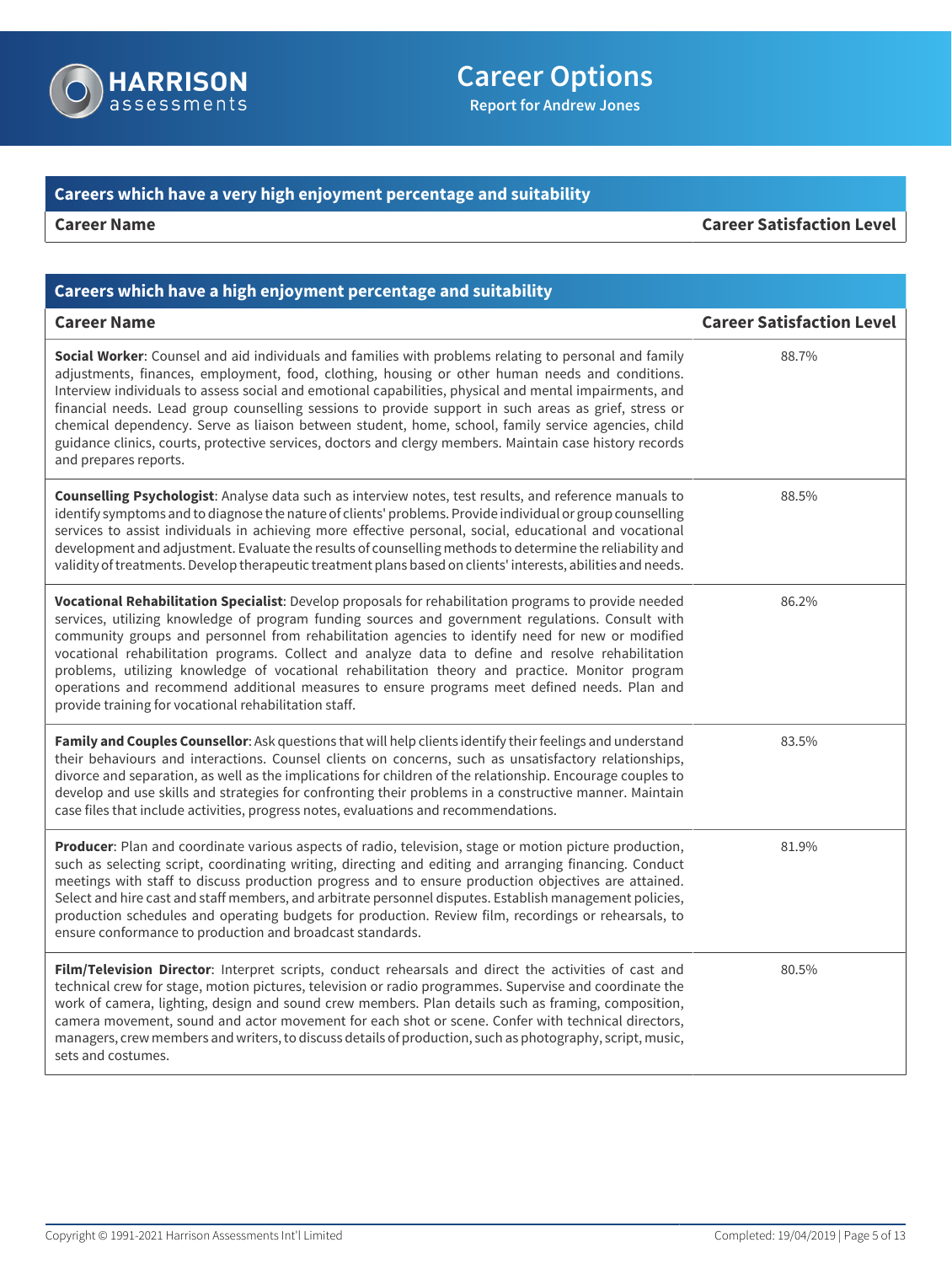

### **Careers which have a reasonable enjoyment percentage and suitability Career Name Career Satisfaction Level Psychiatric/Medical Social Worker**: Counsel clients and patients, individually and in group sessions, to assist in overcoming dependencies, adjusting to life and making changes. Interview clients, review records and confer with other professionals to evaluate mental or physical condition of client or patient. Formulate or coordinate program plan for treatment, care and rehabilitation of client or patient, based on social work experience and knowledge. Monitor, evaluate and record client progress, according to measurable goals described in treatment and care plan. 78.8% **Organisational Pyschologist**: Develop personnel policies, instruments and programmes for the selection, placement, training, development, and evaluation of employees. Conduct organisational analysis and programs for organisational development. Conduct research studies on leadership, supervision, morale, motivation and worker productivity. Develop interview techniques, rating scales and psychological tests to assess skills, abilities and interests as aids in selection, placement and promotion. Advise management in strategic changes to personnel, managerial and marketing policies, and practises to improve organisational effectiveness and efficiency. 77.3%

# **Displays careers that could require a Bachelors/Honours Degree (UG), Apprenticeship Level 5/6 or equivalent**

| Careers which have a very high enjoyment percentage and suitability                                                                                                                                                                                                                                                                                                                                                                                                                                                                                                                       |                                  |
|-------------------------------------------------------------------------------------------------------------------------------------------------------------------------------------------------------------------------------------------------------------------------------------------------------------------------------------------------------------------------------------------------------------------------------------------------------------------------------------------------------------------------------------------------------------------------------------------|----------------------------------|
| <b>Career Name</b>                                                                                                                                                                                                                                                                                                                                                                                                                                                                                                                                                                        | <b>Career Satisfaction Level</b> |
| <b>Social Worker:</b> Assist in providing client services in a wide variety of fields, such as psychology,<br>rehabilitation, or social work, including support for families. May assist clients in identifying and obtaining<br>available benefits and social and community services. May assist social workers with developing,<br>organizing and conducting programs to prevent and resolve problems relevant to substance abuse, human<br>relationships, rehabilitation or dependent care. Keep records or prepare reports for owner or management<br>concerning visits with clients. | 97.1%                            |
| <b>Careers Adviser:</b> Advise youth to assist them in developing their educational and vocational objectives,<br>as well as helping them understand and overcome personal and social problems. Collect and evaluate<br>information about youths' abilities, interests and personality characteristics, using records, tests and<br>interviews. Compile and study occupational, educational and economic information to assist youth in<br>making and carrying out vocational and educational objectives.                                                                                 | 95.0%                            |

| Careers which have a high enjoyment percentage and suitability                                                                                                                                                                                                                                                                                                                                                                                                                                                                                                                                                                                                           |                                  |
|--------------------------------------------------------------------------------------------------------------------------------------------------------------------------------------------------------------------------------------------------------------------------------------------------------------------------------------------------------------------------------------------------------------------------------------------------------------------------------------------------------------------------------------------------------------------------------------------------------------------------------------------------------------------------|----------------------------------|
| <b>Career Name</b>                                                                                                                                                                                                                                                                                                                                                                                                                                                                                                                                                                                                                                                       | <b>Career Satisfaction Level</b> |
| Social Worker: Counsel and aid individuals and families with problems relating to personal and family<br>adjustments, finances, employment, food, clothing, housing or other human needs and conditions.<br>Interview individuals to assess social and emotional capabilities, physical and mental impairments, and<br>financial needs. Lead group counselling sessions to provide support in such areas as grief, stress or<br>chemical dependency. Serve as liaison between student, home, school, family service agencies, child<br>guidance clinics, courts, protective services, doctors and clergy members. Maintain case history records<br>and prepares reports. | 88.7%                            |
| Salesperson with Closing Emphasis: Initiate contact with customers and interact with them to discover<br>their needs. Persuade customers to purchase something that meets their needs.                                                                                                                                                                                                                                                                                                                                                                                                                                                                                   | 86.6%                            |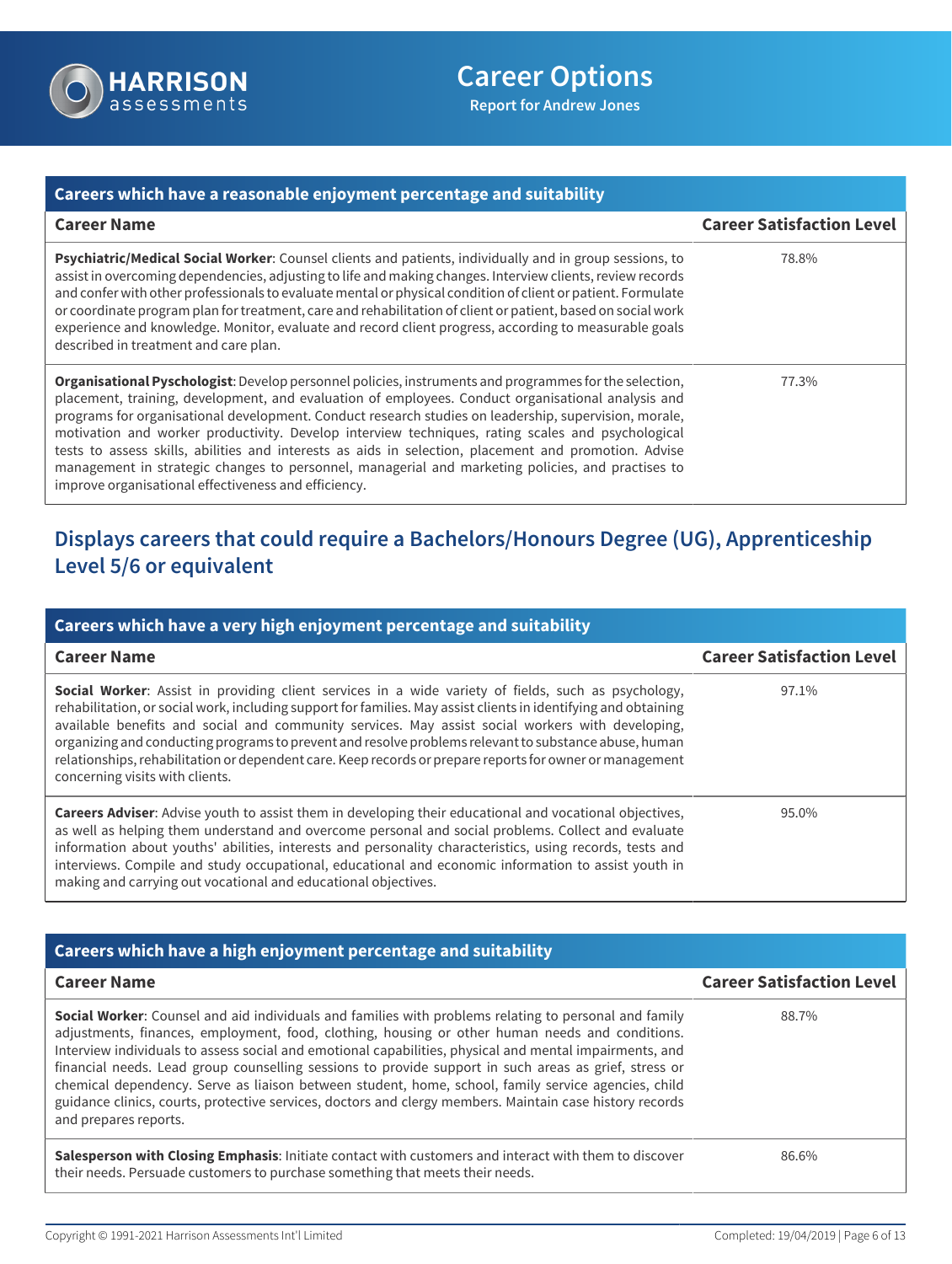

| Careers which have a high enjoyment percentage and suitability                                                                                                                                                                                                                                                                                                                                                                                                                                                                                                                                                                                                                  |                                  |
|---------------------------------------------------------------------------------------------------------------------------------------------------------------------------------------------------------------------------------------------------------------------------------------------------------------------------------------------------------------------------------------------------------------------------------------------------------------------------------------------------------------------------------------------------------------------------------------------------------------------------------------------------------------------------------|----------------------------------|
| <b>Career Name</b>                                                                                                                                                                                                                                                                                                                                                                                                                                                                                                                                                                                                                                                              | <b>Career Satisfaction Level</b> |
| Vocational Rehabilitation Specialist: Develop proposals for rehabilitation programs to provide needed<br>services, utilizing knowledge of program funding sources and government regulations. Consult with<br>community groups and personnel from rehabilitation agencies to identify need for new or modified<br>vocational rehabilitation programs. Collect and analyze data to define and resolve rehabilitation<br>problems, utilizing knowledge of vocational rehabilitation theory and practice. Monitor program<br>operations and recommend additional measures to ensure programs meet defined needs. Plan and<br>provide training for vocational rehabilitation staff. | 86.2%                            |
| Director of Religious Activities: Plan, direct, or coordinate programs designed to promote the religious<br>education or activities of a denominational group. Provide counseling and guidance relative to marital,<br>health, financial and religious problems. Identify and recruit potential volunteer workers. Train and<br>supervise religious education instructional staff.                                                                                                                                                                                                                                                                                              | 86.1%                            |
| Youth Worker: Work with young people to encourage their growth and development. Select appropriate<br>curricula or class structures for educational programs. Implement program plans. Collaborate with various<br>others to develop ways to encourage program participation.                                                                                                                                                                                                                                                                                                                                                                                                   | 83.9%                            |
| Family and Couples Counsellor: Ask questions that will help clients identify their feelings and understand<br>their behaviours and interactions. Counsel clients on concerns, such as unsatisfactory relationships,<br>divorce and separation, as well as the implications for children of the relationship. Encourage couples to<br>develop and use skills and strategies for confronting their problems in a constructive manner. Maintain<br>case files that include activities, progress notes, evaluations and recommendations.                                                                                                                                            | 83.5%                            |
| TV or Film Camera Operator: Operate television, video or motion picture cameras to record scenes<br>for television broadcasts, advertising or motion pictures. Compose and frame each shot with attention<br>to light, lenses, film, filters and camera settings to achieve specific effects. Edit video for broadcast<br>productions, including non-linear editing. Confer with directors and other crew members to determine<br>filming sequences and desired effects.                                                                                                                                                                                                        | 83.4%                            |
| Salesperson with Prospecting and Closing Emphasis: Find new customers through calling, networking<br>or other means. Initiating contact with prospects and try to establish their interest in the product. Persuade<br>the customer to purchase.                                                                                                                                                                                                                                                                                                                                                                                                                                | 83.2%                            |
| Producer: Plan and coordinate various aspects of radio, television, stage or motion picture production,<br>such as selecting script, coordinating writing, directing and editing and arranging financing. Conduct<br>meetings with staff to discuss production progress and to ensure production objectives are attained.<br>Select and hire cast and staff members, and arbitrate personnel disputes. Establish management policies,<br>production schedules and operating budgets for production. Review film, recordings or rehearsals, to<br>ensure conformance to production and broadcast standards.                                                                      | 81.9%                            |
| Film/Television Director: Interpret scripts, conduct rehearsals and direct the activities of cast and<br>technical crew for stage, motion pictures, television or radio programmes. Supervise and coordinate the<br>work of camera, lighting, design and sound crew members. Plan details such as framing, composition,<br>camera movement, sound and actor movement for each shot or scene. Confer with technical directors,<br>managers, crew members and writers, to discuss details of production, such as photography, script, music,<br>sets and costumes.                                                                                                                | 80.5%                            |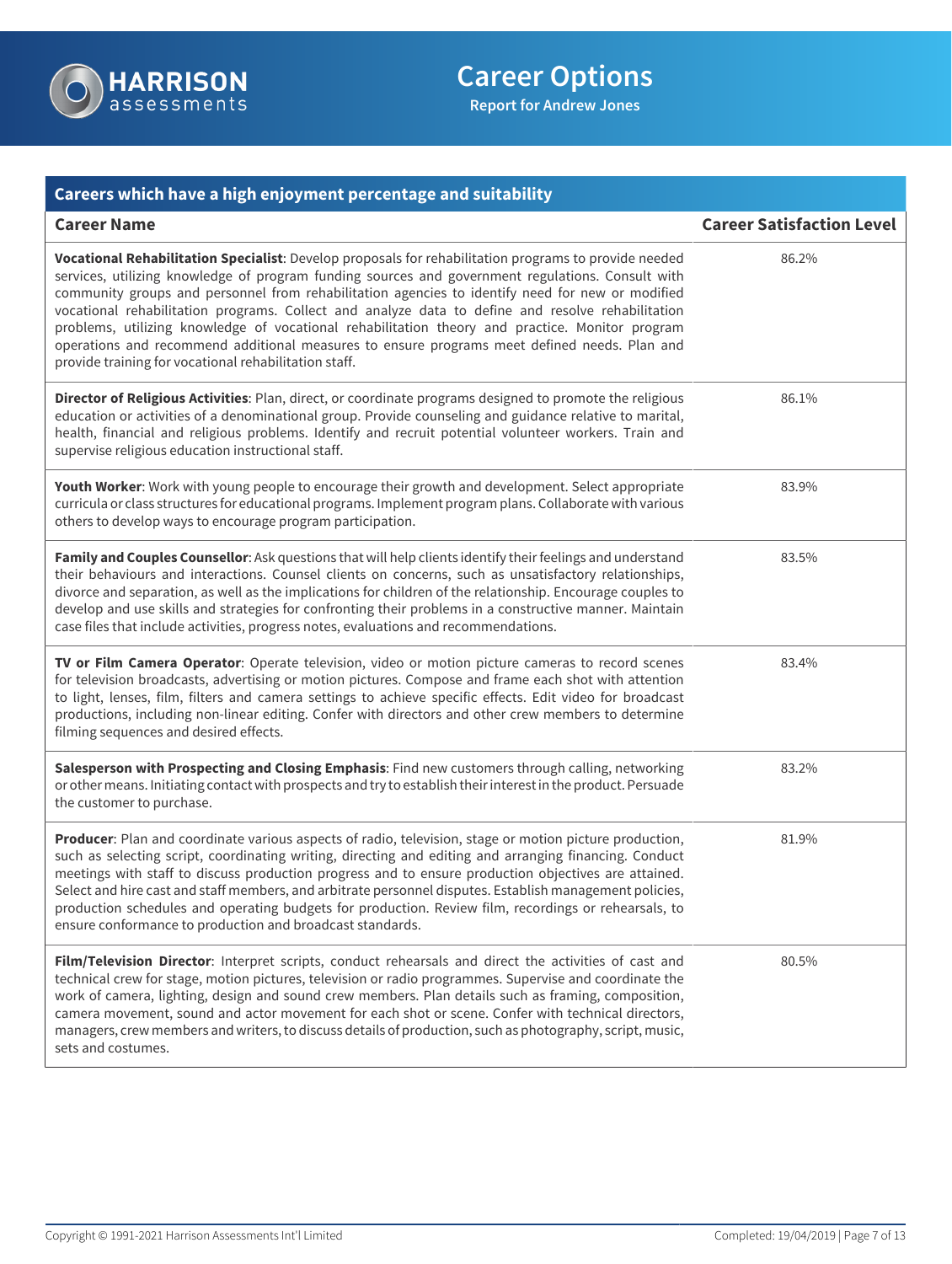

| Careers which have a reasonable enjoyment percentage and suitability                                                                                                                                                                                                                                                                                                                                                                                                                                                                                                                                    |                                  |
|---------------------------------------------------------------------------------------------------------------------------------------------------------------------------------------------------------------------------------------------------------------------------------------------------------------------------------------------------------------------------------------------------------------------------------------------------------------------------------------------------------------------------------------------------------------------------------------------------------|----------------------------------|
| <b>Career Name</b>                                                                                                                                                                                                                                                                                                                                                                                                                                                                                                                                                                                      | <b>Career Satisfaction Level</b> |
| Sound Equipment Technician: Install, maintain and repair sound and intercommunication systems,<br>multiple antenna systems, closed circuit TV systems and associated apparatus. Test and repair equipment,<br>using hand tools, soldering irons and electronic test meters. Test installations to verify their proper<br>function, by listening to sound and testing outputs. Drive a sound truck.                                                                                                                                                                                                      | 79.5%                            |
| Psychiatric/Medical Social Worker: Counsel clients and patients, individually and in group sessions, to<br>assist in overcoming dependencies, adjusting to life and making changes. Interview clients, review records<br>and confer with other professionals to evaluate mental or physical condition of client or patient. Formulate<br>or coordinate program plan for treatment, care and rehabilitation of client or patient, based on social work<br>experience and knowledge. Monitor, evaluate and record client progress, according to measurable goals<br>described in treatment and care plan. | 78.8%                            |
| Receptionist: Receive or greet visitors, patients or clients. Answer telephone calls. This role involves<br>minimal administrative responsibilities.                                                                                                                                                                                                                                                                                                                                                                                                                                                    | 75.8%                            |
| Lighting Technician: Set up and operate lighting equipment in television and in film, liaise with the<br>director and/or other staff to interpret their creative vision into the lighting design. Establish lighting<br>requirements, coordinate equipment as required. Assemble all the lighting and filter equipment needed,<br>ensure all lighting equipment is in working order and organize any necessary scaffolding and cranes.<br>Program and operate lighting consoles.                                                                                                                        | 75.8%                            |

# **Displays careers that could require a Foundation Degree, HNC/HND/Apprenticeship or equivalent**

| Careers which have a very high enjoyment percentage and suitability                                                                                                                                                                                                                                                                                                                                                                                                                                                                                                                       |                                  |
|-------------------------------------------------------------------------------------------------------------------------------------------------------------------------------------------------------------------------------------------------------------------------------------------------------------------------------------------------------------------------------------------------------------------------------------------------------------------------------------------------------------------------------------------------------------------------------------------|----------------------------------|
| <b>Career Name</b>                                                                                                                                                                                                                                                                                                                                                                                                                                                                                                                                                                        | <b>Career Satisfaction Level</b> |
| <b>Social Worker:</b> Assist in providing client services in a wide variety of fields, such as psychology,<br>rehabilitation, or social work, including support for families. May assist clients in identifying and obtaining<br>available benefits and social and community services. May assist social workers with developing,<br>organizing and conducting programs to prevent and resolve problems relevant to substance abuse, human<br>relationships, rehabilitation or dependent care. Keep records or prepare reports for owner or management<br>concerning visits with clients. | 97.1%                            |
| <b>Careers Adviser:</b> Advise youth to assist them in developing their educational and vocational objectives,<br>as well as helping them understand and overcome personal and social problems. Collect and evaluate<br>information about youths' abilities, interests and personality characteristics, using records, tests and<br>interviews. Compile and study occupational, educational and economic information to assist youth in<br>making and carrying out vocational and educational objectives.                                                                                 | 95.0%                            |

| Careers which have a high enjoyment percentage and suitability                                                                                                                                     |                                  |
|----------------------------------------------------------------------------------------------------------------------------------------------------------------------------------------------------|----------------------------------|
| <b>Career Name</b>                                                                                                                                                                                 | <b>Career Satisfaction Level</b> |
| Pets or Animals Salesperson: Greet customer and discuss the customer's needs. Create customer interest<br>in the available animals. Computes sales price and prepare sales slip or sales contract. | 89.7%                            |
| Salesperson with Closing Emphasis: Initiate contact with customers and interact with them to discover<br>their needs. Persuade customers to purchase something that meets their needs.             | 86.6%                            |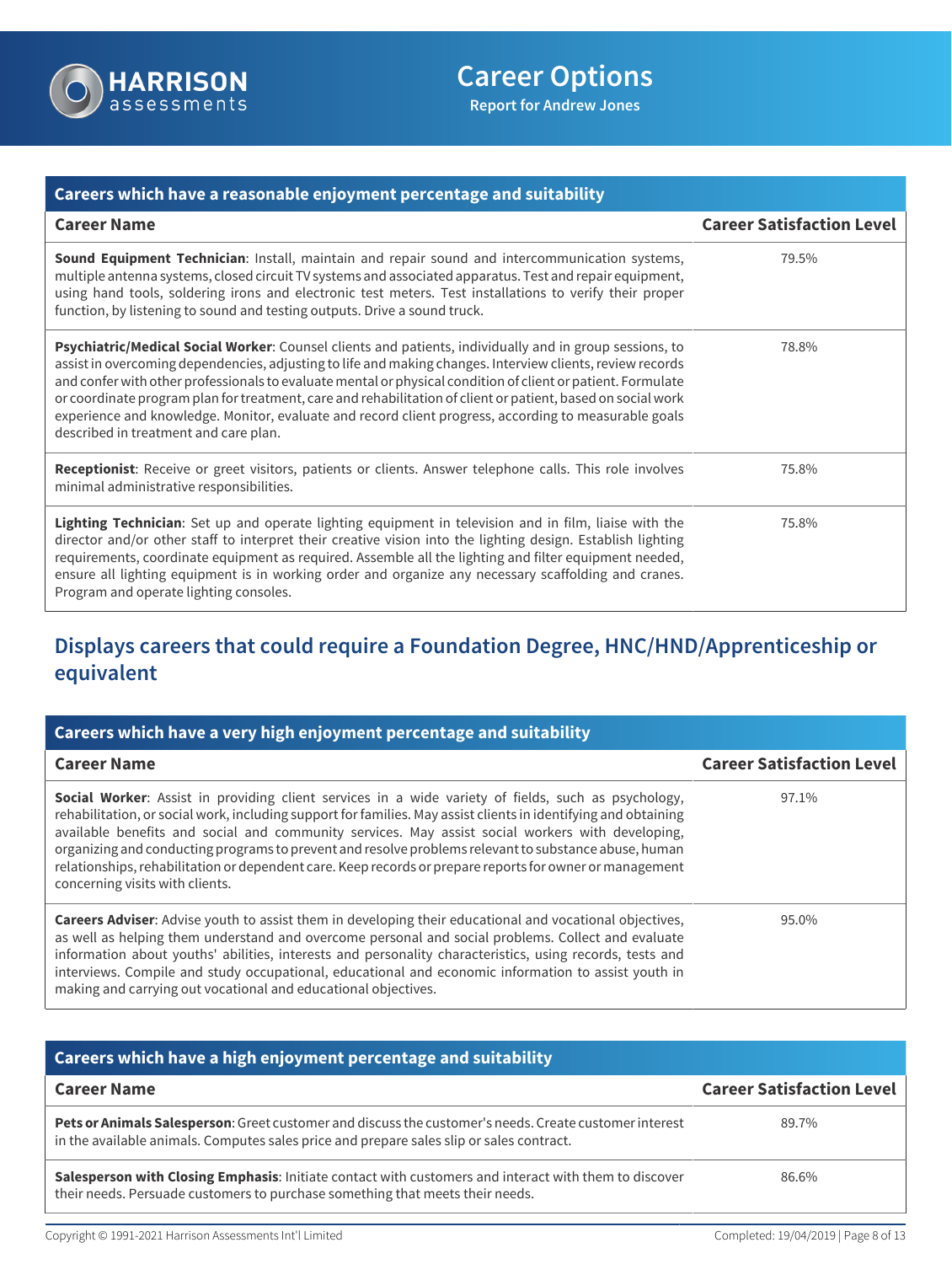

| Careers which have a high enjoyment percentage and suitability                                                                                                                                                                                                                                                                                                                                                                                                                                                                          |                                  |
|-----------------------------------------------------------------------------------------------------------------------------------------------------------------------------------------------------------------------------------------------------------------------------------------------------------------------------------------------------------------------------------------------------------------------------------------------------------------------------------------------------------------------------------------|----------------------------------|
| <b>Career Name</b>                                                                                                                                                                                                                                                                                                                                                                                                                                                                                                                      | <b>Career Satisfaction Level</b> |
| Animal Care Worker: Feed and water animals according to schedules and feeding instructions, including<br>administration of medications. Examine and observe animals to detect signs of illness, disease or injury<br>and provide treatment as needed. Do facility laundry and clean, organise, maintain and disinfect animal<br>quarters. Interact with animals' owners, listening to instructions and responding to queries.                                                                                                           | 85.4%                            |
| Electronics Salesperson: Sell electronic products such as mobile phones or tablets (other than<br>computers). Recommend equipment to meet customer requirements, considering salable features, such<br>as flexibility, cost, capacity and economy of operation. In some cases, provide minimal training in the use<br>of the equipment.                                                                                                                                                                                                 | 84.6%                            |
| Youth Worker: Work with young people to encourage their growth and development. Select appropriate<br>curricula or class structures for educational programs. Implement program plans. Collaborate with various<br>others to develop ways to encourage program participation.                                                                                                                                                                                                                                                           | 83.9%                            |
| TV or Film Camera Operator: Operate television, video or motion picture cameras to record scenes<br>for television broadcasts, advertising or motion pictures. Compose and frame each shot with attention<br>to light, lenses, film, filters and camera settings to achieve specific effects. Edit video for broadcast<br>productions, including non-linear editing. Confer with directors and other crew members to determine<br>filming sequences and desired effects.                                                                | 83.4%                            |
| Salesperson with Prospecting and Closing Emphasis: Find new customers through calling, networking<br>or other means. Initiating contact with prospects and try to establish their interest in the product. Persuade<br>the customer to purchase.                                                                                                                                                                                                                                                                                        | 83.2%                            |
| Bartender: Mix and serve drinks to patrons, directly or through wait staff. Collect money for drinks served<br>and balance cash receipts. Clean glasses, utensils and bar equipment, bars, work areas and tables. Stock<br>bar with beer, wine, liquor and related supplies.                                                                                                                                                                                                                                                            | 82.4%                            |
| Animal Trainer: Evaluate animals to determine their temperaments, abilities or aptitude for training.<br>Conduct training programmes in order to develop and maintain desired animal behaviours for<br>competition, entertainment, obedience, security, riding and related areas. Cue or signal animals using<br>knowledge of breed characteristics, training methods and rewards. Gain Knowledge of performance<br>standards and the peculiarities of each animal. Advise animal owners regarding the purchase of specific<br>animals. | 82.1%                            |
| Salesperson with Customer Care Emphasis: Greet customers and respond to customer questions with<br>a friendly attitude and minimal persuasion.                                                                                                                                                                                                                                                                                                                                                                                          | 82.0%                            |
| Audiovisual Technician: Set up or operate audio, video and related electronic equipment for concerts,<br>sports events, meetings and news conferences. Install, adjust, and operate electronic equipment to record,<br>edit and transmit radio and television programmes, motion pictures, video conferencing or multimedia<br>presentations. Diagnose and resolve media system problems. Perform minor repairs and routine cleaning<br>of audio and video equipment.                                                                   | 80.5%                            |

## **Careers which have a reasonable enjoyment percentage and suitability**

| <b>Career Name</b>                                                                                                                                                                                                                                                                                                                                                                                        | <b>Career Satisfaction Level</b> |
|-----------------------------------------------------------------------------------------------------------------------------------------------------------------------------------------------------------------------------------------------------------------------------------------------------------------------------------------------------------------------------------------------------------|----------------------------------|
| <b>Sound Equipment Technician:</b> Install, maintain and repair sound and intercommunication systems,<br>multiple antenna systems, closed circuit TV systems and associated apparatus. Test and repair equipment,<br>using hand tools, soldering irons and electronic test meters. Test installations to verify their proper<br>function, by listening to sound and testing outputs. Drive a sound truck. | 79.5%                            |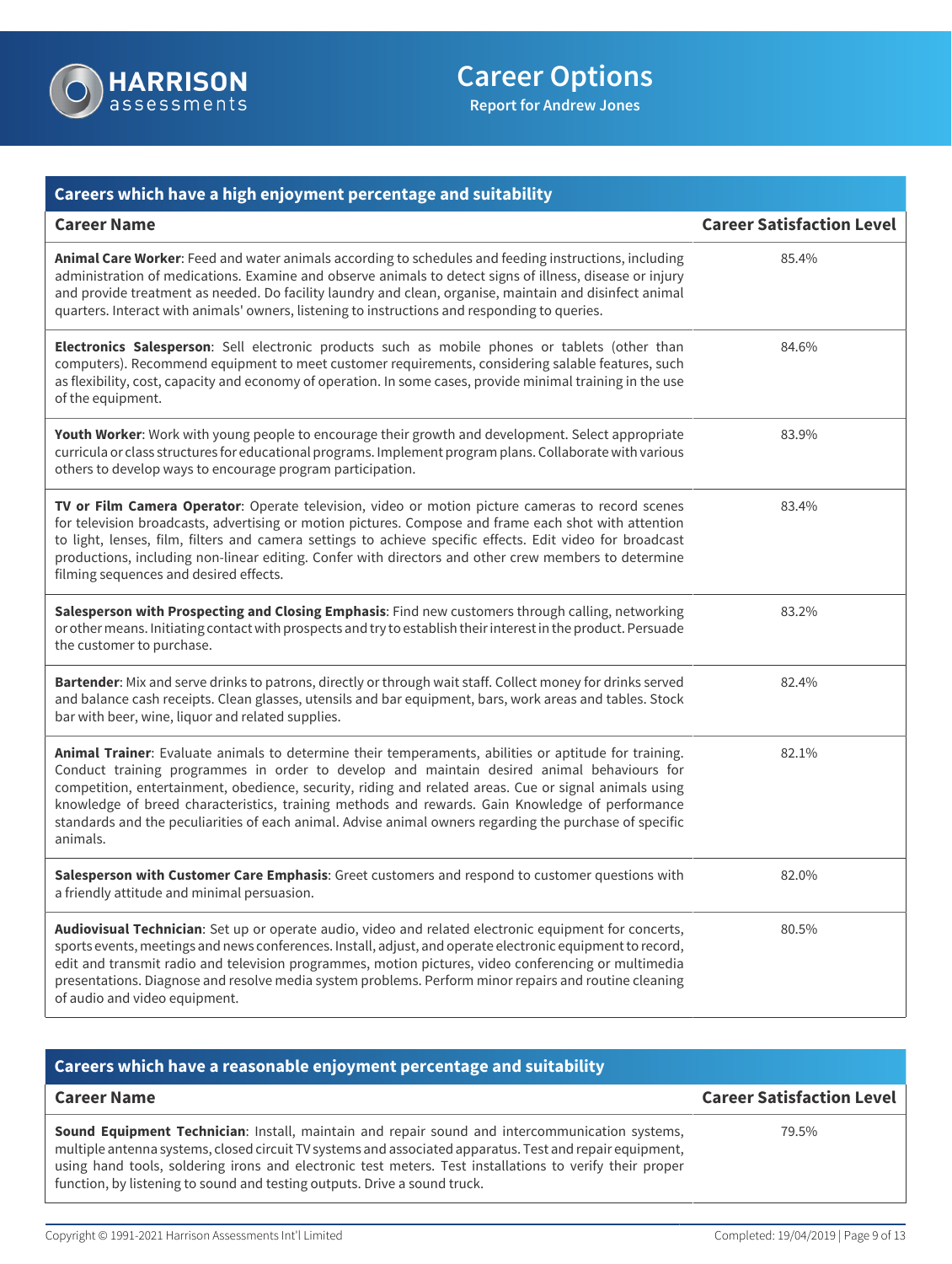

### **Careers which have a reasonable enjoyment percentage and suitability Career Name Career Satisfaction Level Receptionist**: Receive or greet visitors, patients or clients. Answer telephone calls. This role involves minimal administrative responsibilities. 75.8% **Lighting Technician**: Set up and operate lighting equipment in television and in film, liaise with the director and/or other staff to interpret their creative vision into the lighting design. Establish lighting requirements, coordinate equipment as required. Assemble all the lighting and filter equipment needed, ensure all lighting equipment is in working order and organize any necessary scaffolding and cranes. Program and operate lighting consoles. 75.8%

# **Displays careers that could require S/NVQ/Apprenticeship or equivalent**

| Careers which have a high enjoyment percentage and suitability                                                                                                                                                                                                                                                                                                                                                                                                                                                                          |                                  |
|-----------------------------------------------------------------------------------------------------------------------------------------------------------------------------------------------------------------------------------------------------------------------------------------------------------------------------------------------------------------------------------------------------------------------------------------------------------------------------------------------------------------------------------------|----------------------------------|
| <b>Career Name</b>                                                                                                                                                                                                                                                                                                                                                                                                                                                                                                                      | <b>Career Satisfaction Level</b> |
| Pets or Animals Salesperson: Greet customer and discuss the customer's needs. Create customer interest<br>in the available animals. Computes sales price and prepare sales slip or sales contract.                                                                                                                                                                                                                                                                                                                                      | 89.7%                            |
| Salesperson with Closing Emphasis: Initiate contact with customers and interact with them to discover<br>their needs. Persuade customers to purchase something that meets their needs.                                                                                                                                                                                                                                                                                                                                                  | 86.6%                            |
| Animal Care Worker: Feed and water animals according to schedules and feeding instructions, including<br>administration of medications. Examine and observe animals to detect signs of illness, disease or injury<br>and provide treatment as needed. Do facility laundry and clean, organise, maintain and disinfect animal<br>quarters. Interact with animals' owners, listening to instructions and responding to queries.                                                                                                           | 85.4%                            |
| Electronics Salesperson: Sell electronic products such as mobile phones or tablets (other than<br>computers). Recommend equipment to meet customer requirements, considering salable features, such<br>as flexibility, cost, capacity and economy of operation. In some cases, provide minimal training in the use<br>of the equipment.                                                                                                                                                                                                 | 84.6%                            |
| TV or Film Camera Operator: Operate television, video or motion picture cameras to record scenes<br>for television broadcasts, advertising or motion pictures. Compose and frame each shot with attention<br>to light, lenses, film, filters and camera settings to achieve specific effects. Edit video for broadcast<br>productions, including non-linear editing. Confer with directors and other crew members to determine<br>filming sequences and desired effects.                                                                | 83.4%                            |
| Salesperson with Prospecting and Closing Emphasis: Find new customers through calling, networking<br>or other means. Initiating contact with prospects and try to establish their interest in the product. Persuade<br>the customer to purchase.                                                                                                                                                                                                                                                                                        | 83.2%                            |
| Bartender: Mix and serve drinks to patrons, directly or through wait staff. Collect money for drinks served<br>and balance cash receipts. Clean glasses, utensils and bar equipment, bars, work areas and tables. Stock<br>bar with beer, wine, liquor and related supplies.                                                                                                                                                                                                                                                            | 82.4%                            |
| Animal Trainer: Evaluate animals to determine their temperaments, abilities or aptitude for training.<br>Conduct training programmes in order to develop and maintain desired animal behaviours for<br>competition, entertainment, obedience, security, riding and related areas. Cue or signal animals using<br>knowledge of breed characteristics, training methods and rewards. Gain Knowledge of performance<br>standards and the peculiarities of each animal. Advise animal owners regarding the purchase of specific<br>animals. | 82.1%                            |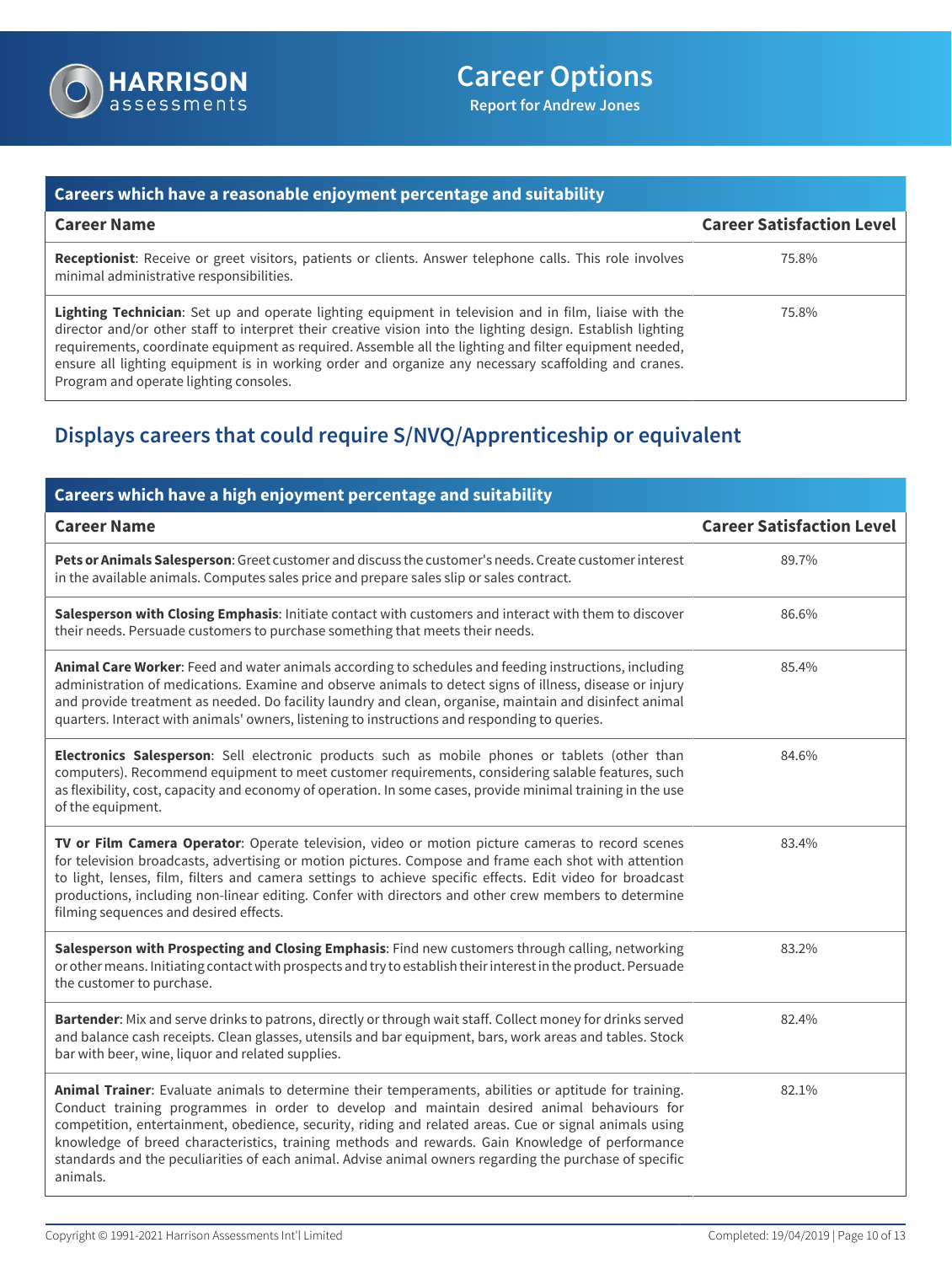

| Careers which have a high enjoyment percentage and suitability                                                                                                                                                                                                                                                                                                                                                                                                        |                                  |
|-----------------------------------------------------------------------------------------------------------------------------------------------------------------------------------------------------------------------------------------------------------------------------------------------------------------------------------------------------------------------------------------------------------------------------------------------------------------------|----------------------------------|
| <b>Career Name</b>                                                                                                                                                                                                                                                                                                                                                                                                                                                    | <b>Career Satisfaction Level</b> |
| Salesperson with Customer Care Emphasis: Greet customers and respond to customer questions with<br>a friendly attitude and minimal persuasion.                                                                                                                                                                                                                                                                                                                        | 82.0%                            |
| Audiovisual Technician: Set up or operate audio, video and related electronic equipment for concerts,<br>sports events, meetings and news conferences. Install, adjust, and operate electronic equipment to record,<br>edit and transmit radio and television programmes, motion pictures, video conferencing or multimedia<br>presentations. Diagnose and resolve media system problems. Perform minor repairs and routine cleaning<br>of audio and video equipment. | 80.5%                            |

| Careers which have a reasonable enjoyment percentage and suitability                                                                                                                                                                                                                                                                                                                                                                                                                    |                                  |
|-----------------------------------------------------------------------------------------------------------------------------------------------------------------------------------------------------------------------------------------------------------------------------------------------------------------------------------------------------------------------------------------------------------------------------------------------------------------------------------------|----------------------------------|
| <b>Career Name</b>                                                                                                                                                                                                                                                                                                                                                                                                                                                                      | <b>Career Satisfaction Level</b> |
| <b>Sound Equipment Technician:</b> Install, maintain and repair sound and intercommunication systems,<br>multiple antenna systems, closed circuit TV systems and associated apparatus. Test and repair equipment,<br>using hand tools, soldering irons and electronic test meters. Test installations to verify their proper<br>function, by listening to sound and testing outputs. Drive a sound truck.                                                                               | 79.5%                            |
| Receptionist: Receive or greet visitors, patients or clients. Answer telephone calls. This role involves<br>minimal administrative responsibilities.                                                                                                                                                                                                                                                                                                                                    | 75.8%                            |
| <b>Lighting Technician:</b> Set up and operate lighting equipment in television and in film, liaise with the<br>director and/or other staff to interpret their creative vision into the lighting design. Establish lighting<br>requirements, coordinate equipment as required. Assemble all the lighting and filter equipment needed,<br>ensure all lighting equipment is in working order and organize any necessary scaffolding and cranes.<br>Program and operate lighting consoles. | 75.8%                            |

# **Displays careers that could require Year 12, S5/6**

| Careers which have a high enjoyment percentage and suitability                                                                                                                                                                                                                                                                                                                                                                |                                  |
|-------------------------------------------------------------------------------------------------------------------------------------------------------------------------------------------------------------------------------------------------------------------------------------------------------------------------------------------------------------------------------------------------------------------------------|----------------------------------|
| <b>Career Name</b>                                                                                                                                                                                                                                                                                                                                                                                                            | <b>Career Satisfaction Level</b> |
| Pets or Animals Salesperson: Greet customer and discuss the customer's needs. Create customer interest<br>in the available animals. Computes sales price and prepare sales slip or sales contract.                                                                                                                                                                                                                            | 89.7%                            |
| <b>Customer Service Specialist:</b> Greet customers in a face-to-face situation. Create friendly and positive<br>customer interactions. Receive customer requests and efficiently fulfill them. Selling is NOT required.                                                                                                                                                                                                      | 88.4%                            |
| Salesperson with Closing Emphasis: Initiate contact with customers and interact with them to discover<br>their needs. Persuade customers to purchase something that meets their needs.                                                                                                                                                                                                                                        | 86.6%                            |
| Animal Care Worker: Feed and water animals according to schedules and feeding instructions, including<br>administration of medications. Examine and observe animals to detect signs of illness, disease or injury<br>and provide treatment as needed. Do facility laundry and clean, organise, maintain and disinfect animal<br>quarters. Interact with animals' owners, listening to instructions and responding to queries. | 85.4%                            |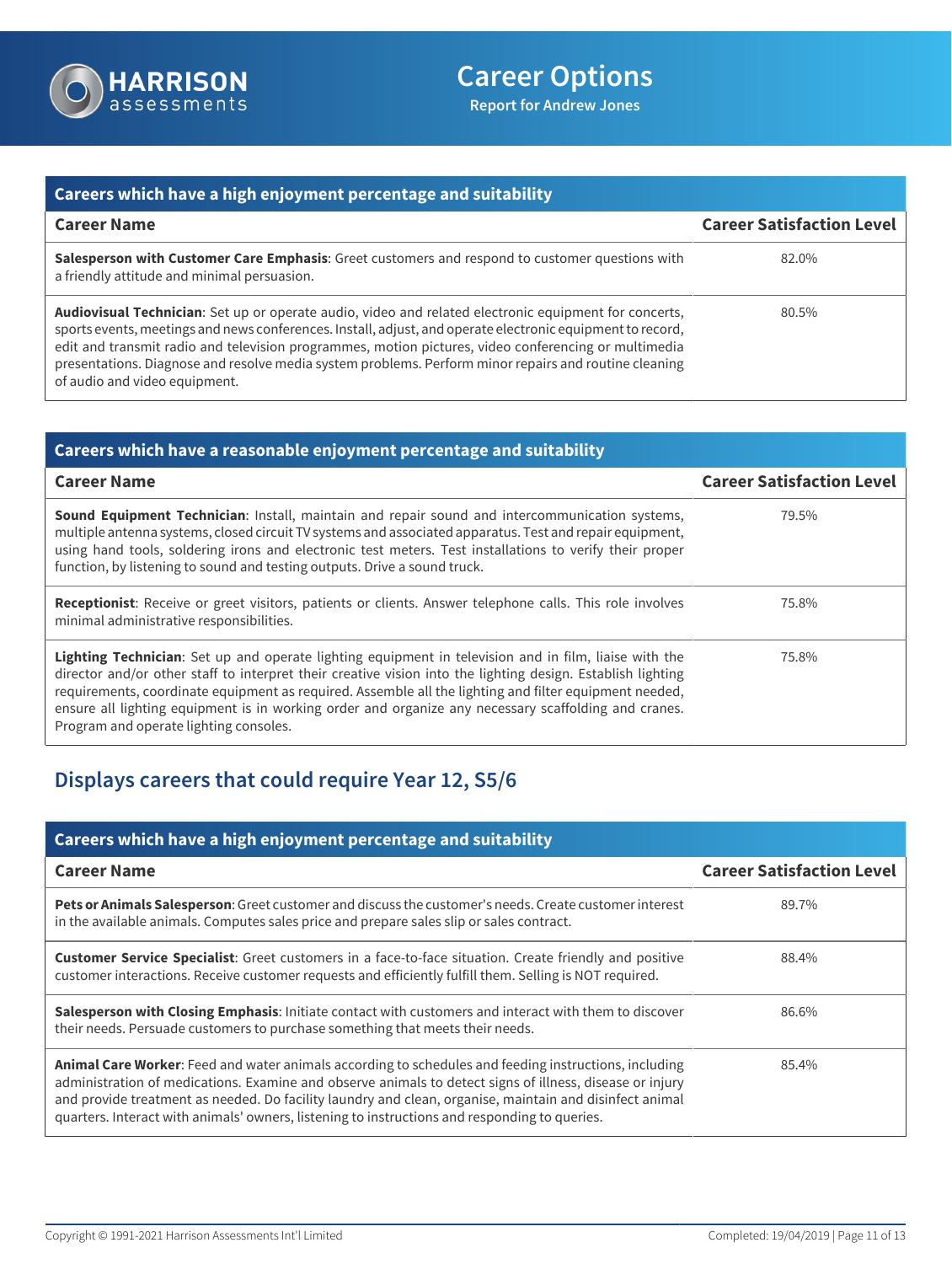

| <b>Careers which have a high enjoyment percentage and suitability</b>                                                                                                                                                                                                                                                                          |                                  |
|------------------------------------------------------------------------------------------------------------------------------------------------------------------------------------------------------------------------------------------------------------------------------------------------------------------------------------------------|----------------------------------|
| <b>Career Name</b>                                                                                                                                                                                                                                                                                                                             | <b>Career Satisfaction Level</b> |
| <b>Electronics Salesperson:</b> Sell electronic products such as mobile phones or tablets (other than<br>computers). Recommend equipment to meet customer requirements, considering salable features, such<br>as flexibility, cost, capacity and economy of operation. In some cases, provide minimal training in the use<br>of the equipment. | 84.6%                            |
| Salesperson with Prospecting and Closing Emphasis: Find new customers through calling, networking<br>or other means. Initiating contact with prospects and try to establish their interest in the product. Persuade<br>the customer to purchase.                                                                                               | 83.2%                            |
| Bartender: Mix and serve drinks to patrons, directly or through wait staff. Collect money for drinks served<br>and balance cash receipts. Clean glasses, utensils and bar equipment, bars, work areas and tables. Stock<br>bar with beer, wine, liquor and related supplies.                                                                   | 82.4%                            |
| Salesperson with Customer Care Emphasis: Greet customers and respond to customer questions with<br>a friendly attitude and minimal persuasion.                                                                                                                                                                                                 | 82.0%                            |
| Call Centre Services Specialist: Respond to the needs of customers in a call center. Create friendly and<br>positive customer interactions. Selling is NOT required.                                                                                                                                                                           | 81.4%                            |
| Customer Service and Sales Specialist: Interact with customers in a face-to-face situation. Some selling<br>is required while creating friendly and positive customer interactions.                                                                                                                                                            | 81.0%                            |

| Careers which have a reasonable enjoyment percentage and suitability                                                                                                                                                                                                                                                                                                                                                                                                                                                |                                  |
|---------------------------------------------------------------------------------------------------------------------------------------------------------------------------------------------------------------------------------------------------------------------------------------------------------------------------------------------------------------------------------------------------------------------------------------------------------------------------------------------------------------------|----------------------------------|
| <b>Career Name</b>                                                                                                                                                                                                                                                                                                                                                                                                                                                                                                  | <b>Career Satisfaction Level</b> |
| <b>Usher:</b> Assist patrons at entertainment events, such as sporting events, motion pictures or theatre<br>performances, and collect admission tickets and passes from patrons. Assist patrons to find seats, search<br>for lost articles and locate facilities, such as restrooms and telephones. Examine ticket or pass to verify<br>authenticity, using criteria such as color and date issued, verify credentials of patrons desiring entrance<br>into press-box and permit only authorized persons to enter. | 78.2%                            |
| Receptionist: Receive or greet visitors, patients or clients. Answer telephone calls. This role involves<br>minimal administrative responsibilities.                                                                                                                                                                                                                                                                                                                                                                | 75.8%                            |
| <b>Emergency Assistance Operator:</b> Provide information and assistance for people in emergency situations.                                                                                                                                                                                                                                                                                                                                                                                                        | 75.0%                            |

# **Displays careers that could require Year 11, S4 and below**

| Careers which have a high enjoyment percentage and suitability                                                                                                                                                           |                                  |
|--------------------------------------------------------------------------------------------------------------------------------------------------------------------------------------------------------------------------|----------------------------------|
| <b>Career Name</b>                                                                                                                                                                                                       | <b>Career Satisfaction Level</b> |
| Pets or Animals Salesperson: Greet customer and discuss the customer's needs. Create customer interest<br>in the available animals. Computes sales price and prepare sales slip or sales contract.                       | 89.7%                            |
| <b>Customer Service Specialist:</b> Greet customers in a face-to-face situation. Create friendly and positive<br>customer interactions. Receive customer requests and efficiently fulfill them. Selling is NOT required. | 88.4%                            |